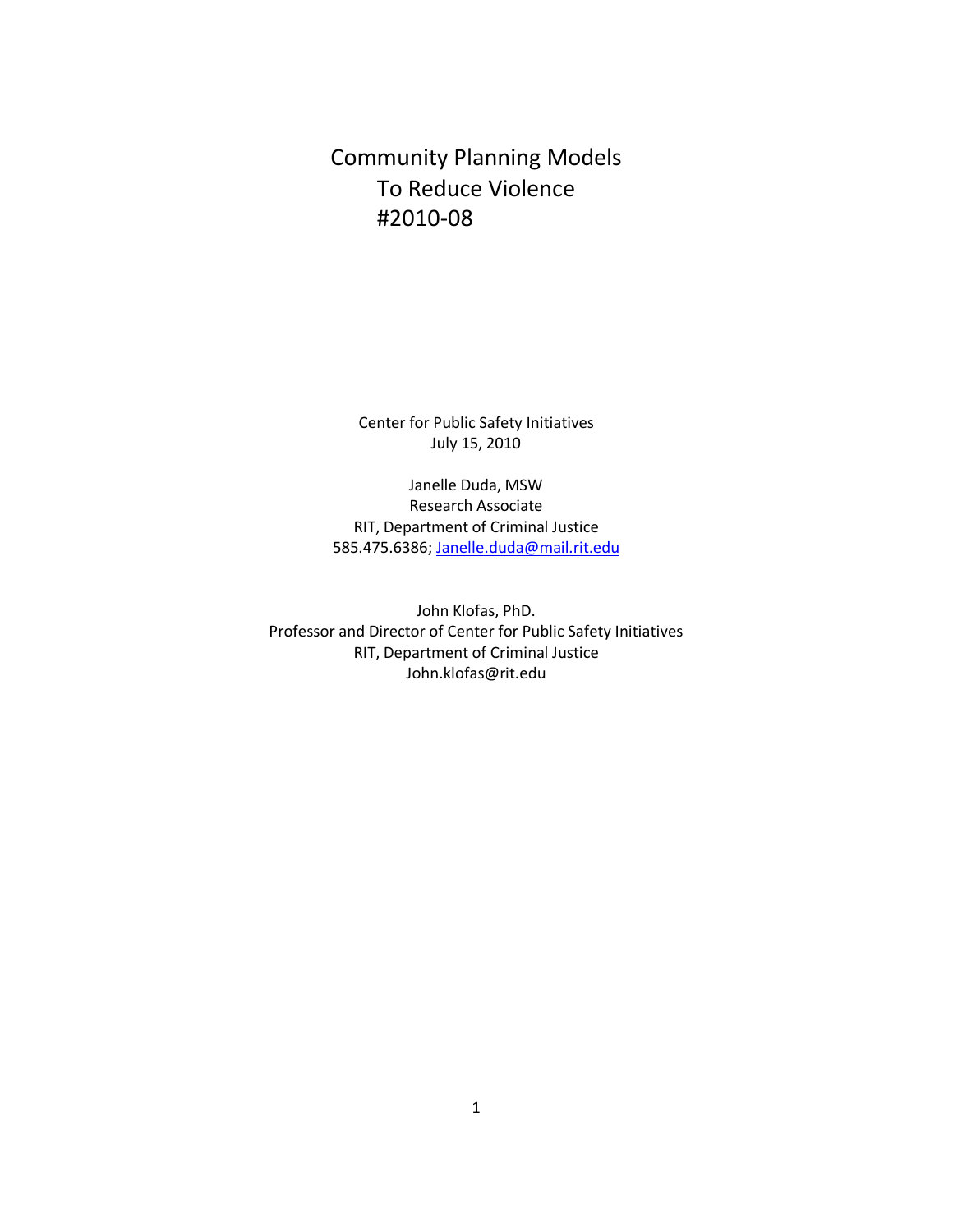## Introduction

Though community violence has continued to be a serious issue, so much that it was declared a public health issue in the eighties and continues to be considered a public health issue through the present, most communities across the United States have struggled to organize around the reduction of violence. There are a few cities nationally and internationally that have managed to not only organize around violence reduction, but to sustain the organization, evolve as necessary, and, in some cases, to demonstrate an impact on the reduction of community violence. This paper aims to identify a few of these communities and some of the key components that have kept them afloat.

# Simi Valley, CA

- In 1995, the Community Gang Task Force was formed in response to increased gang-related homicide, graffiti, and violence in the city.
- The committee developed a 22-page report issued in 1996 that contained a set of recommendations to reduce gang activity in the area.
- The Task Force is comprised of 21 regular members and one alternate member. The members include: two City Council members, one recreation and park board member, one school district board member, one member from neighborhood councils, one member from the council on aging, one member representing local youth organizations, one member from the local religious community, one member representing the Chamber of Commerce, one member representing the Youth Council, one member representing the Chief of Police, one member representing the Sheriff's Office, one member representing the DA's Office, one member representing the Probation Department, and six regular and one alternate community members representing the community at large.
- Meets quarterly and discusses ideas to address gang, graffiti, and at-risk youth issues and then makes appropriate recommendations.
- This is a prevention effort as Simi Valley has consistently been rated one of the top 5 safest cities by the FBI
- In July 2008 the task force was renamed the community crime prevention task force in order to address other crimes other than those related to gang activity; mayor mentioned this in 2009 state of the city
- As of 2010 group still meets regularly and runs same as previously but with a larger scope

### Cayuga County, NY

Partnership for Results model:

- Model of local governance
- Created in 1999, initial funding through federal monies Departments of Education and Health & Human Services and Justice
- Replicable
- Now  $501(c)(3)$
- Quasi-governmantal
- Board consists of directors of public agencies: education, law enforcement, human services
- Core areas of activity: to integrate evidence-based programs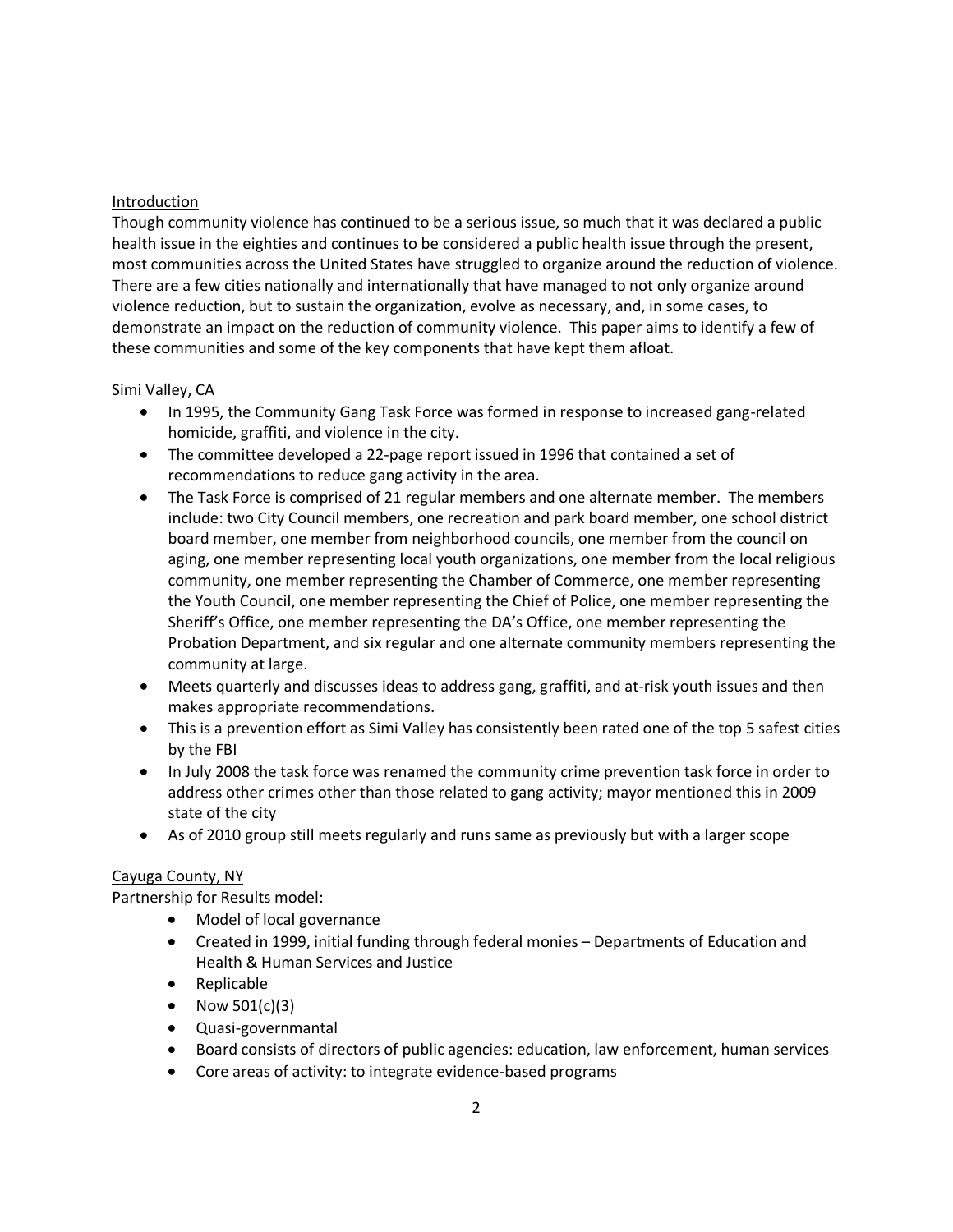- Elements: 1) multidisciplinary screening and assessment of youth (2-tiered process)
	- 2) local geovernance
	- 3) MOU on sharing children and family data
	- 4) interagency database
	- 5) single point of integration
	- 6) public health spectrum of prevention, intervention
	- 7)ongoing training and technical assistance
	- 8) sustainability
- To replicate:
	- -champions from three sectors
	- written legislative framework
	- discuss source of problems; NOT just problems
	- change way measure effectiveness
	- small staff in order to ensure data-driven; strict criteria for EBPs

# **Minneapolis**

Blueprint for Action model:

- In November 2006, the Mayor and City Council adopted the following resolution: Recognizing youth violence as a public health problem and establishing a youth violence prevention steering committee.
- Therefore, in January 2007 a Steering Committee (17 members) on youth violence was created to oversee *Blueprint for Action to Prevent Youth Violence* (members of the committee include representatives from the following: Mayor's Office, Board of Education, local high schools, City Council, local Violence prevention organizations, Probation, Ministries, Business Partnership, Urban League, health centers, and community foundations). During 2007 the Committee reviewed best practices research, met with youth, consulted national experts, assessed existing youth violence programs, and engaged in discussions surrounding the issues facing the youth. From this, four goals and 34 action items were created.
- Goals and Action Items: The targeted population are all youth in Minneapolis from birth to age 22, with an emphasis on youth ages 8 to 17.
	- (1)Connect every youth with a trusted adult
	- (2) Intervene at the first sign that youth are at risk for violence
	- (3) Restore youth who have gone down the wrong path
	- (4) Unlearn the culture of violence in our community
- Simultaneous with this initiative is the focus on improving the educational success in Minneapolis' schools.
- Use public health model to address violence
- Funding: funded by both the City and County which totals \$895,000 of which \$610,000 is designated to create a new juvenile curfew and truancy center in City Hall; funding also supports a Youth Violence Prevention Coordinator who will work with the Steering Committee to establish implementation steps.
- Evaluation: nine measures selected to assess the results.
- Strong philanthropic support in the community
- The Minneapolis foundation is a major funder and when agencies apply for grants under youth or youth violence, it really directs the requestor to follow one of the goals or objectives of the Blueprint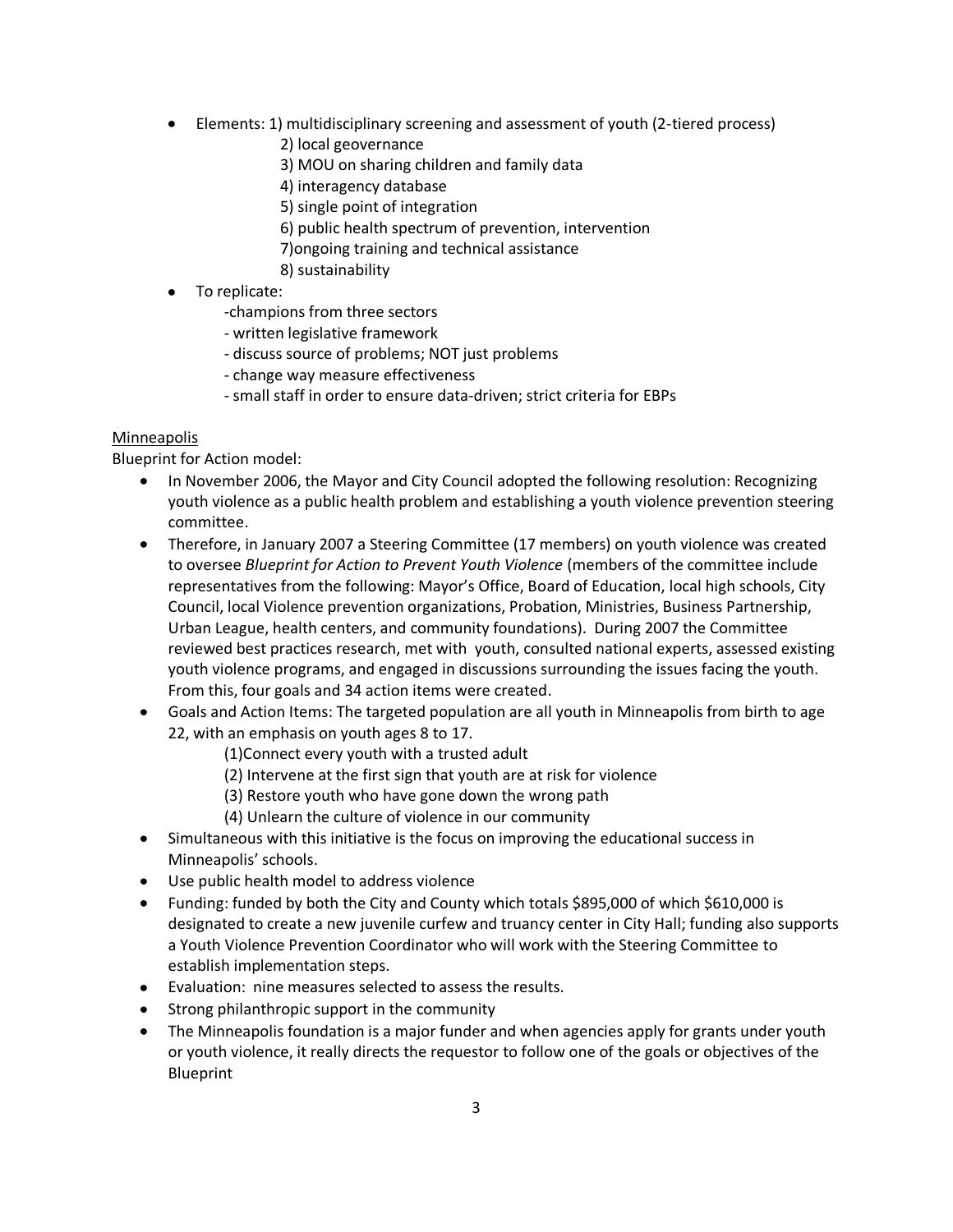# Philadelphia

The Youth Violence Reduction Partnership (YVRP):

- Targets the highest risk youth who are at the greatest risk of killing or being killed and provides them with comprehensive supervision.
- Funded through in-kind support (from the agencies involved with the partnership i.e. William Penn Foundation) and from the Juvenile Accountability Block Grant (JABG).
- Almost all the youth involved are on probation. The youth partner (as the youth are referred to as) has both a probation officer and a streetworker assigned to their case. Streetworker and PO work closely together
- The planning meetings were conducted by an unbiased person with a vested interest in reducing youth violence. The planning meetings were held weekly and included city agencies and community agencies. From the city side, the planning group included senior executives from: the DA's office, juvenile probation, adult probation, the police department, the court that hears juvenile cases, and the court that hears adult cases (other city agencies could be involved as well – the school district, recreation department). Community organizations are involved in the planning process in order to provide and supervise the streetworkers, to identify and manage the resources in the community, to manage the ongoing data collection and analysis, and to provide job preparation and placement services for participants.
- There are three ongoing meetings for the following committees:
	- (1) Operations (review day to day details of the project; meets weekly; first-level supervisors of the probation officers and streetworkers, police officer liaisons of each district, and representatives from partner agencies attend)
	- (2) Management (focus on operational policy, reviewing progress, writing new protocols; meets monthly; first-level supervisors of the probation officers and streetworkers and the representatives from partner agencies attend)
	- (3) Steering (makes policy decisions and sets the project's broad direction; meets quarterly; senior-level executives from the partner agencies and organizations and chairpersons of the Operations and Management committees attend)
- The judges play an integral role in that if a youth violates probation, the youth will face immediate consequences, such as graduated sanctions or a swift hearing before the judge (within a few days). The best case scenario is to have a judge who specifically hears YVRP cases.
- The data are collected and analyzed and the data are reviewed at the regularly scheduled meetings of the partners. This provides ongoing self-evaluation as well as data collection.
- Evaluation: The goal of the project was to reduce violence among the youth. In order to evaluate the program, success was based on the reduction of homicides in certain districts. The study compared 10 years worth of homicide data in comparison with the homicide data after the introduction of the YVRP. Raw averages showed a decrease in homicides in the  $25<sup>th</sup>$  district from an average of 5.8 homicides per quarter to 3.4 after the introduction of the YVRP and in the 24<sup>th</sup> district, youth homicides declined by an average of 1 per quarter or 4 a year.

### Baltimore

Baltimore City Gang Violence Reduction Plan:

The Plan was created in 2006 with the support of the Governor's Office of Crime Control and Prevention (GOCCP). This plan uses the OJJDP Comprehensive Gang Model. Both public health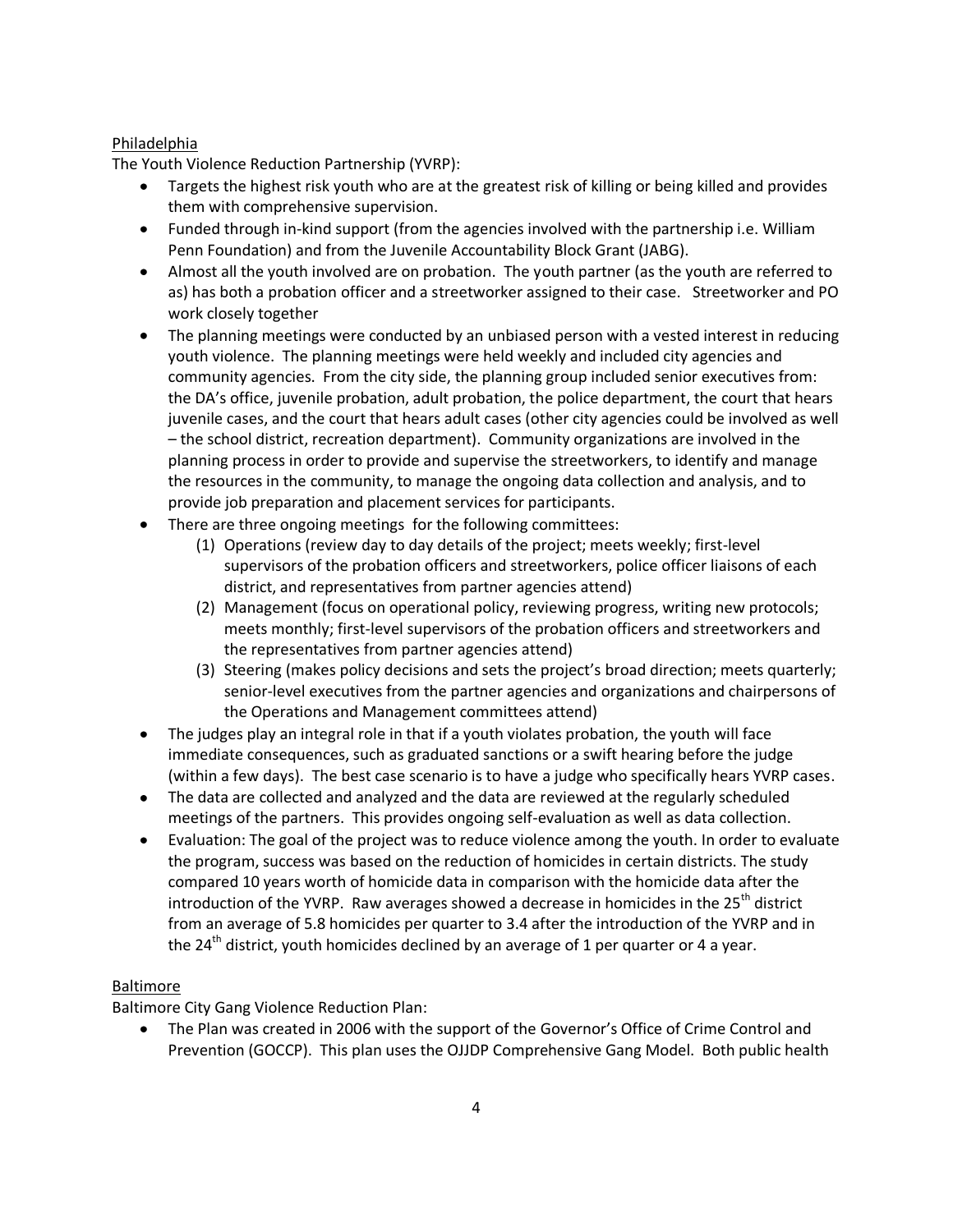and law enforcement strategies are integrated within the plan and the plan is a citywide collaborative.

- There are the following components: a Steering Committee, a Steering Committee Staff  $\bullet$ Workgroup, a Prevention and Intervention committee, and a Suppression and Technology Development Committee. There are two pre-existing multi-agency groups that facilitated the plan: The Criminal Justice Council and the Family League of Baltimore City, Inc. The Steering Committee has the responsibility of achieving the goals and the Staff Workgroup and two working committees provide regular reports to the Family League and Criminal Justice Council.
- The Baltimore Police Department provides a gang databases for effective targeting of areas and people. These databases include known gang members, maps of territory, crime maps, and deployment areas.
- The Gang Reduction Plan will measure its success by monitoring gun violence and other violent crime indicators. The Steering Committee will collaborate with academic institutions and the Data Collaborative to develop a citywide survey monitoring gang involvement and violence.
- In order to get the youth perspective, three focus groups were held throughout the development of the Prevention and Intervention strategy. There were youth involved from elementary, middle, and high schools. Further, the Youth Commission of Baltimore held a hearing on youth violence and the Chair of this Commission was also a part of the Steering Committee. The Youth Commission is made up of youth ages 14-24 appointed by the mayor.
- There are five interrelated strategies that will be used to reduce violence and gang activity in the city. They are the following:
	- (1) To increase community mobilization.
	- (2) To have readily available opportunity provisions.
	- (3) An increase in social awareness in order to have stronger, more successful intervention.
	- (4) To suppress the gang violence problem and lower homicide rates.
	- (5) Promote structured change in order to ensure healthy development for individuals and the community.

#### Scotland

- In 2005, the Violence Reduction unit was created to use best practices to reduce violence in Strathclyde. Then, in 2006 it took on a national role. And, in 2007 Scotland created a strategic plan to reduce violence. According to the plan, there are six aims:
	- 1. Violence reduction as a national priority
	- 2. enforcement
	- 3. attitudinal change
	- 4. primary prevention
	- 5. secondary prevention
	- 6. tertiary prevention
- Completed tasks include: violence becomes high priority in police control strategies, Cross Departmental Violence Working Group established, injury surveillance begins in two hospitals, an ad campaign to reduce gun violence created, and violence counseling begins in hospitals in Glasgow.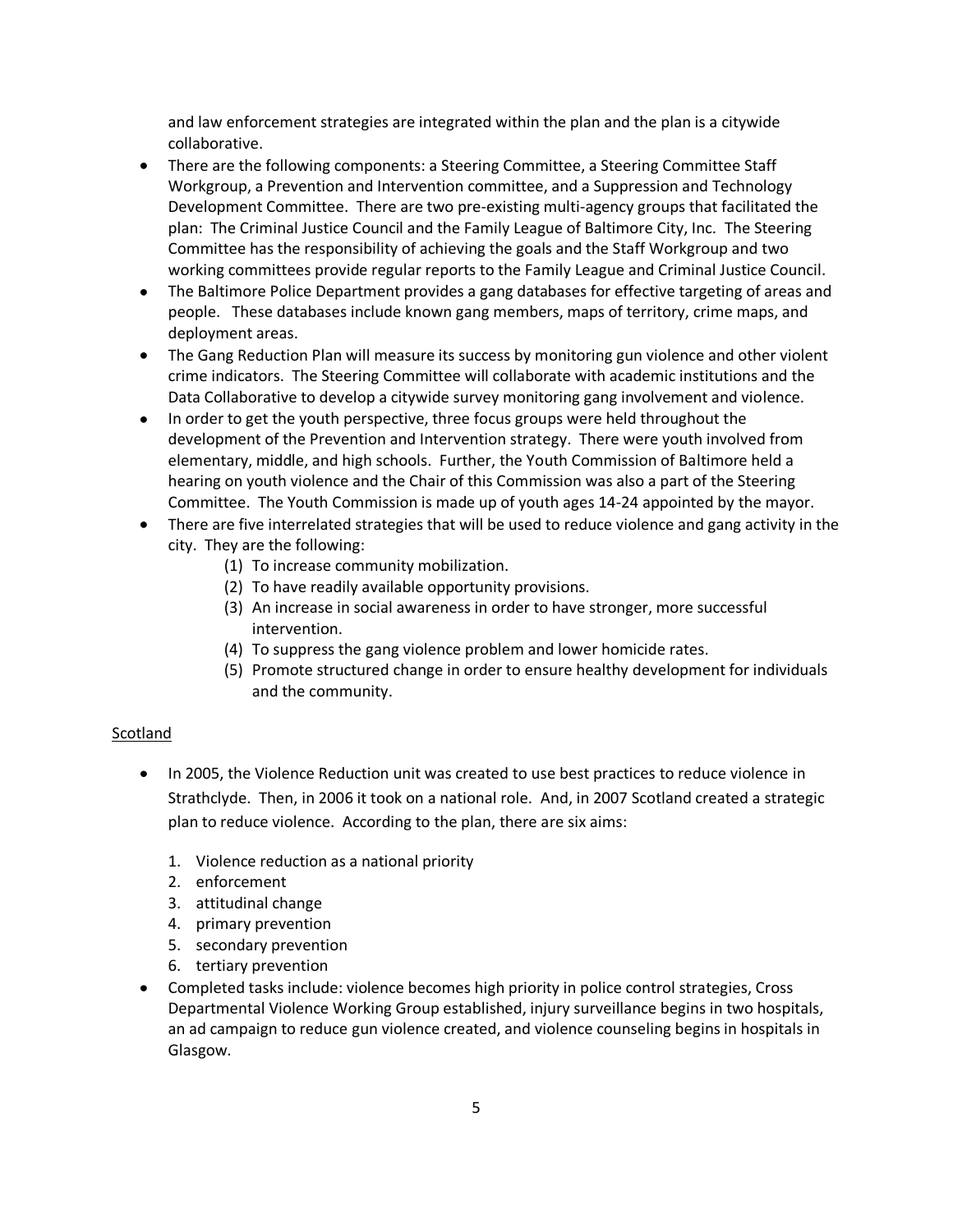Some of the plans for the future include: working with criminal justice Authorities in developing plans to tackle violent offenders, establish dedicated funding for Violence Reduction, to have reduced incidence of knife related assaults, to establish data sharing of police information with other agencies, to have sustained multimedia public health campaigns aimed at changing cultural norms surrounding interpersonal violence, develop range of teaching materials aimed at violence reduction, citywide evaluation of parenting and early years support, establish a highly trained staff of school based officers involved in violence prevention, engage with agencies dealing with at risk children and youth, have a range of victim support services, and encourage the establishment of groups in community to mentor and support those seeking to change their behavior.

#### New Zealand

Action Plan to Reduce Community Violence & Sexual Violence:

- Created in 2004, this is part of the Government's overall Crime Reduction Strategy (CRS). The CRS identifies the following priority areas:
	- (1) to reduce family violence and child abuse
	- (2) to reduce other violence and sexual violence
	- (3) to reduce serious traffic offending
	- (4) to reduce youth offending and reoffending
	- (5) to reduce burglary
	- (6) to reduce theft of and from cars
	- (7) to reduce organized crime
- Developed through consulting with various agencies (governmental and non-governmental) around violence reduction. An initial discussion document was created in 2002 and from the discussion, the four focus action areas were identified and it was determined that a specific Action Plan was more appropriate than a 'General Violence Strategy.' While the Action Plan was being drafted, an inter-sectoral workshop was held to ensure the direction of the Plan.
- The two goals are: to achieve reduction in community violence and to achieve reduction in sexual violence.
- The goals will be met be addressing gaps in four action areas: (1) attitudes to violence, (2) alcohol related violence, (3) violence in public places, and (4) sexual violence.
- Three coordinating groups will manage the actions. These groups are:

 (1) Interagency Programme Management Group (develop public education and communication program for violence reduction)

 (2) National Task Force for Community Violence Reduction (coordinate actions on violence)

 (3) Interagency Steering Group on Sexual Violence (develop, monitor, and review coordinated approach on sexual violence)

Each coordinating group is responsible for collecting and analyzing data and reporting the progress every 6 months to the Crime Reduction Strategy Joint Ministers' Group.

The Plan emphasizes that there is no single factor that causes violence and, likewise, there is no single solution to violence. Therefore, a comprehensive approach is important and contains the following:

> Promotion of non-violence as a cultural norm; Changing the conditions that may give rise to violence; Strategies to prevent reoffending;